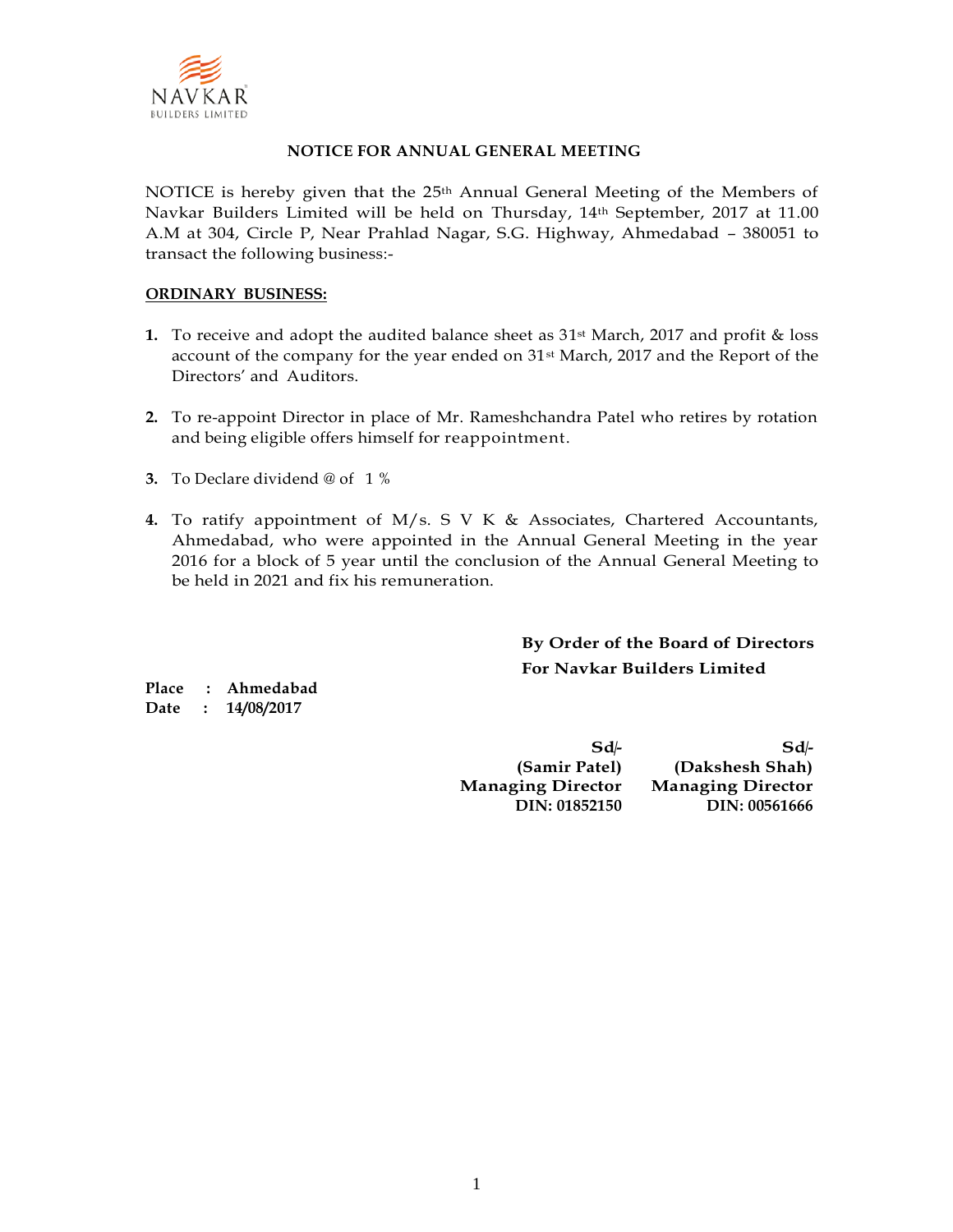

## **NOTES:**

#### **1. A MEMBER ENTITLED TO ATTEND AND VOTE IS ENTITLED TO APPOINT A PROXY TO ATTEND AND VOTE ON HIS / HER BEHALF AND THE PROXY NEED NOT BE A MEMBER OF THE CO MP A N Y.**

Pursuant to the provisions of Section 105 of the Companies Act, 2013, a person can act as a proxy on behalf of not more than fifty members and holding in aggregate not more than ten percent of the total Share Capital of the Company. Members holding more than ten percent of the total Share Capital of the Company may appoint a single person as proxy, who shall not act as a proxy for any other Member. The instrument of Proxy, in order to be effective, should be deposited at the Registered Office of the Company, duly completed and signed, not later than 48 hours before the commencement of the meeting. A Proxy Form is annexed to this Report. Proxies submitted on behalf of limited companies, societies, etc., must be supported by an appropriate resolution / authority, as applicable.

- **2.** The Register of Members and Share Transfer Books of the Company will remain closed from 06th September, 2017 to 14th September, 2017 (both days inclusive). The book closure dates have been fixed in consultation with the Stock Exchanges.
- **3.** Pursuant to Section 101 and Section 136 of the Companies Act, 2013 read with relevant Rules made there under, Companies can serve Annual Reports and other communications through electronic mode to those Members who have registered their e-mail address either with the Company or with the Depository. Members holding shares in demat form are requested to register their e-mail address with their Depository Participant(s) only. Members of the Company, who have registered their e-mail address, are entitled to receive such communication in physical form upon request.
- **4.** The Notice of AGM, Annual Report and Attendance Slip are being sent in electronic mode to Members whose e-mail IDs are registered with the Company or the Depository Participant(s) unless the Members have registered their request for a hard copy of the same. Physical copy of the Notice of AGM, Annual Report and Attendance Slip are being sent to those Members who have not registered their e- mail IDs with the Company or Depository Participant(s). Members who have received the Notice of AGM, Annual Report and Attendance Slip in electronic mode are requested to print the Attendance Slip and submit a duly filled in Attendance Slip at the registration counter to attend the AGM.
- **5.** Voting through Electronic means:

Pursuant to Section 108 of the Companies Act, 2013, read with the Rule 20 and Rule 21 of Companies (Management and Administration) Rules, 2014 in pursuance with the directions issued by SEBI vide Circular No. CIR/CFD/DIL/6/2012 dated 13<sup>th</sup> July, 2014, the Company is pleased to provide the facility to Members to exercise their right at the Annual General Meeting (AGM) by electronic means and the business may be transacted through e-voting services provided by Central Depository Services Limited (CDSL)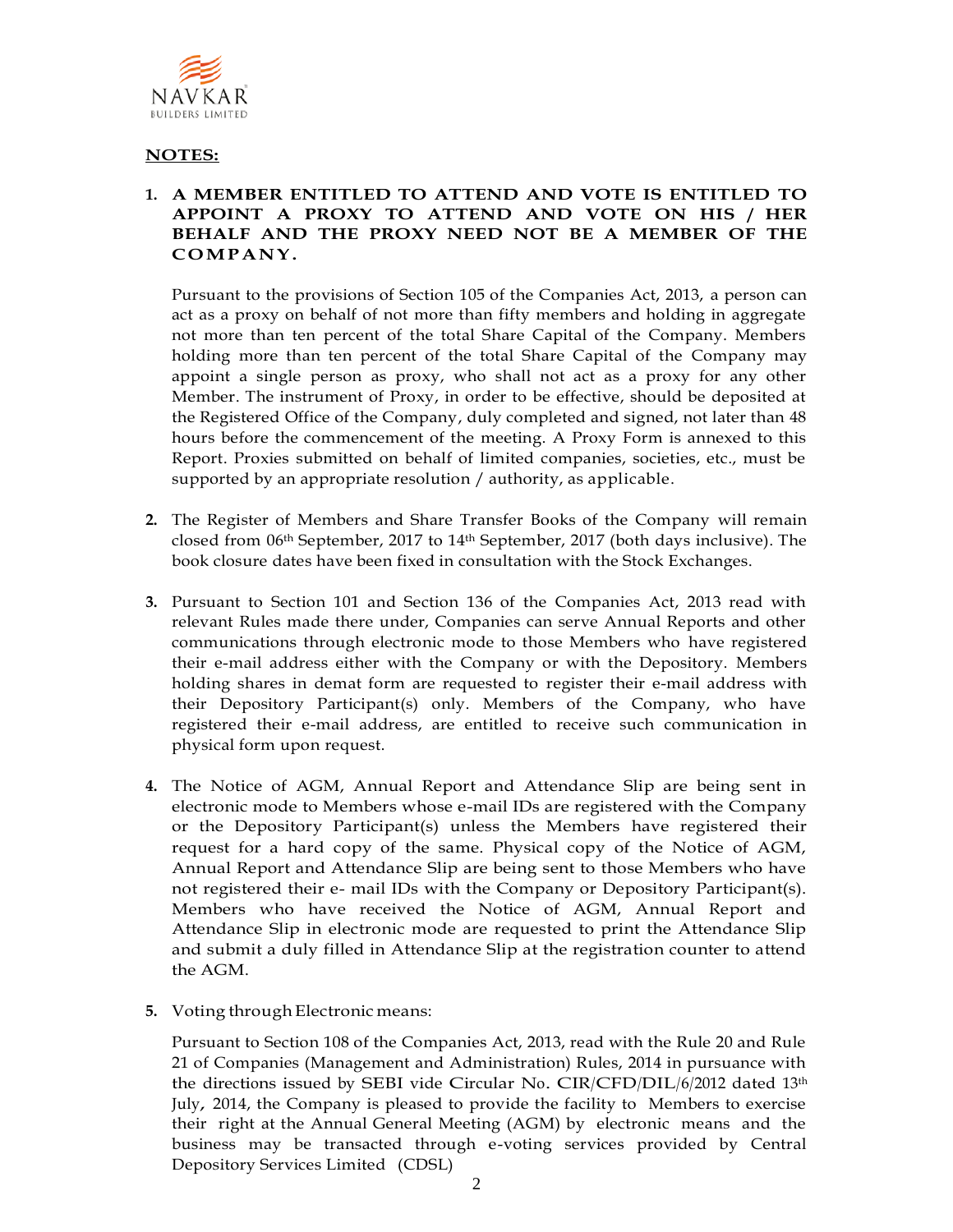

#### **A. The instructions for members for voting electronically are as under:-**

- (i) The remote e-voting period begins on  $10<sup>th</sup>$  September, 2017 (11.00 a.m.) and ends on 13th September, 2017 (5.00 p.m.). During this period shareholders' of the Company, holding shares either in physical form or in dematerialized form, as on the cut-off date of 07<sup>th</sup> September, 2017 may cast their vote electronically. The e- voting module shall be disabled by CDSL for voting thereafter.
- (ii) Log on to the e-voting website [www.evotingindia.com](http://www.evotingindia.com/)
- (iii) Click on "Shareholders" tab.
- (iv) Now enter your UserID
	- a. For CDSL: 16 digits beneficiary ID,
	- b. For NSDL: 8 character DP ID followed by 8 digits client ID,
	- c. Members holding shares in physical form should enter folio number registered with the Com pany.
- (v) Next enter the Image Verification as displayed and Click on Login.
- (vi) If you are holding shares in demat form and had logged on to [www.evotingindia.com a](http://www.evotingindia.com/)nd voted on an earlier voting of any company, then your existing password is to be used.
- (vii) If Demat account holder has forgotten his/ her existing password then enter the User ID and the image verification code and click on 'Forgot Password' and enter the details as prompted by the system
- (viii) If you are a first time user follow the steps given below:

|            | For Members holding shares in Demat Form and Physical Form                       |  |  |
|------------|----------------------------------------------------------------------------------|--|--|
| <b>PAN</b> | Enter your 10 digit alpha-numeric PAN issued by Income Tax                       |  |  |
|            | Department (Applicable for both demat shareholders as well as physical           |  |  |
|            | Members who have not updated their PAN with the Company/                         |  |  |
|            | their Depository Participant are requested to use the first two letters of       |  |  |
|            | their name and the last 8 digits of the demat account/folio number in the        |  |  |
|            | In case the folio number is less than 8 digits enter the applicable number       |  |  |
|            | of 0's before the number after the first two characters of the name in           |  |  |
|            | CAPITAL letters. Eg. If your name is Ramesh Kumar with folio number              |  |  |
|            | 100 then enter RA00000100 in the PAN field.                                      |  |  |
| <b>DOB</b> | Enter the Date of Birth as recorded in your demat account or in the              |  |  |
|            | Company records for the said demat account or folio in dd/mm/yyyy                |  |  |
|            | Dividend Enter the Dividend Bank Details as recorded in your demat account or in |  |  |
| Bank       | the Company records for the said demat account or folio.                         |  |  |
| Details    | Please enter the DOB or Dividend Bank Details in order to login. If the          |  |  |
|            | details are not recorded with the depository or Company please enter             |  |  |
|            | member id / folio number in the Dividend Bank details field as                   |  |  |
|            |                                                                                  |  |  |
|            | mentioned in instruction (iv).                                                   |  |  |

- (ix) After entering these details appropriately, click on "SUBMIT" tab.
- (x) Members holding shares in physical form will then reach directly the Company selection screen. However, members holding shares in demat form will now reach 'Password Creation' menu wherein they are required to mandatorily enter their login password in the new password field. Kindly note that this password is to be also used by the demat holders for voting for resolutions of any other company on which they are eligible to vote, provided that company opts for e-voting through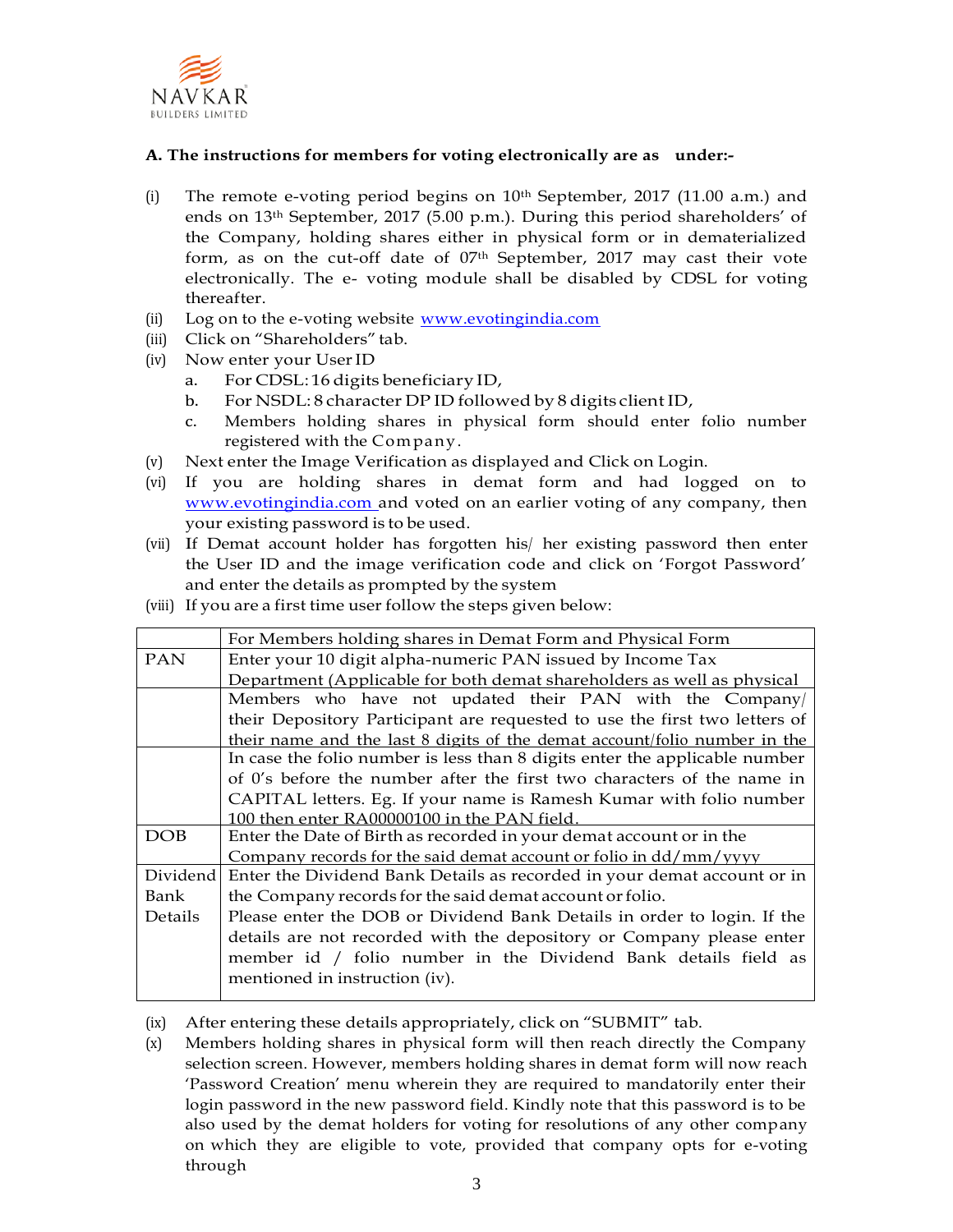

CDSL platform. It is strongly recommended not to share your password with any other person and take utmost care to keep your password confidential.

- (xi) For Members holding shares in physical form, the details can be used only for evoting on the resolutions contained in this N o tice.
- (xii) Click on the EVSN for 'Navkar Builders Limited'.
- (xiii) On the voting page, you will see "RESOLUTION DESCRIPTION" and against the same the option "YES/NO" for voting. Select the option YES or NO as desired. The option YES implies that you assent to the resolution and option NO implies that you dissent to the resolution.
- (xiv) Click on the "RESOLUTIONS FILE LINK" if you wish to view the entire resolution details.
- (xv) After selecting the resolution you have decided to vote on, click on "SUBMIT". A confirmation box will be displayed. If you wish to confirm your vote, click on "OK", else to change your vote, click on "CANCEL" and accordingly modify your vote.
- (xvi) Once you "CONFIRM" your vote on the resolution, you will not be allowed to modify your vote.
- (xvii) You can also take out print of the voting done by you by clicking on "Click here to print" option on the Voting page.
- (xviii) Note for Non-Individual Shareholders & Custodians:
	- Non-Individual shareholders (i.e. other than Individuals, HUF, NRI etc.) and Custodians are required to log on to **www.evotingindia.com** and register themselves as Corporate and Custodians respectively.
	- A scanned copy of the Registration Form bearing the stamp and sign of the entity should be emailed to [helpdesk.evoting@cdslindia.com](mailto:helpdesk.evoting@cdslindia.com)
	- After receiving the login details they should create compliance user using the admin login and password. The Compliance user would be able to link the depository account(s) / folio numbers on which they wish tovote.
	- The list of accounts should be mailed to [helpdesk.evoting@cdslindia.com a](mailto:helpdesk.evoting@cdslindia.com)nd on approval of the accounts they would be able to cast their vote
	- A scanned copy of the Board Resolution and Power of Attorney (POA) which they have issued in favour of the Custodian, if any, should be uploaded in PDF format in the system for the scrutinizer to verify the same
- (xix) In case you have any queries or issues regarding e-voting, you may refer the Frequently Asked Questions ("FAQs") and e-voting manual available at [www.evotingindia.com u](http://www.evotingindia.com/)nder help section or write an email to helpdesk. [evoting@cdslindia.com.](mailto:evoting@cdslindia.com)
- B. The voting rights of the members shall be in proportion to their shares of the paid up equity share capital of the Company as on the cut-off date of  $07<sup>th</sup>$  September, 2017.
- C. A copy of this notice has been/ shall be placed on the website of the Company and the website of CDSL.
- D. Ms. Rupal Patel, Practicing Company Secretary (Membership No. FCS 6275) has been appointed as the Scrutinizer to scrutinize the voting and remote e-voting process in a fair and transparent manner.
- E. The Scrutinizer shall, immediately after the conclusion of voting at the general meeting, first count the votes cast at the meeting, thereafter unblock the votes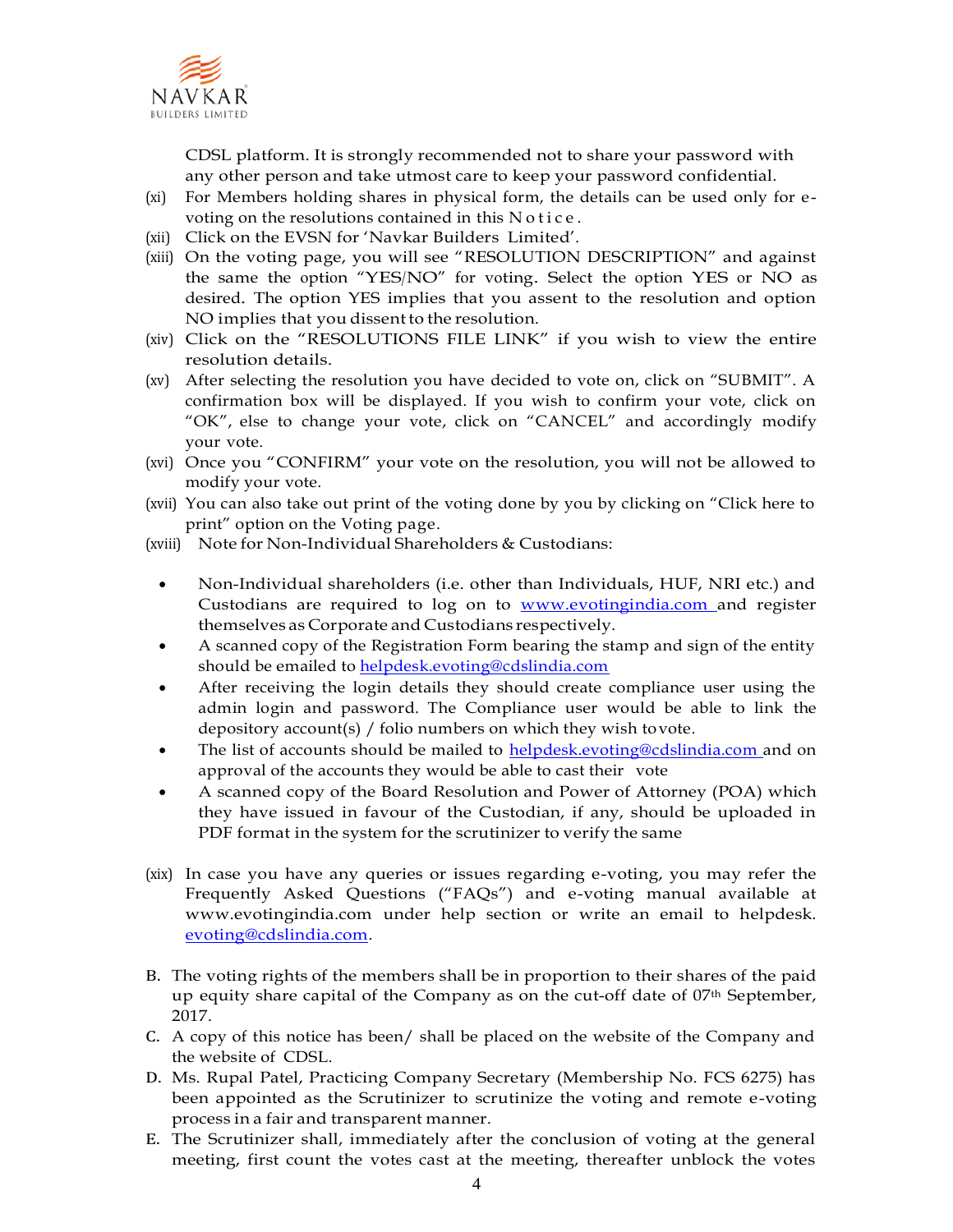

cast through remote e-voting in the presence of at least two witnesses not in the employment of the company and make not later than three days of conclusion of the meeting, a consolidated Scrutinizer's Report of the total votes cast in favour or against, if any, to the Chairman of the Company or a person authorized by him in writing who shall countersign the same.

- F. In terms of Regulation 44 of SEBI (Listing Obligations and Disclosure Requirements) Regulations, 2015, in order to enable its members, who do not have access to e-voting facility, to send their assent or dissent in writing in respect of the resolutions as set out in this Notice, a Ballot Form is sent along with this Notice. A member desiring to exercise vote by Ballot shall complete the said Ballot Form with assent (for) or dissent (against) and send it to Mrs. Rupal Patel, Scrutinizer, having office address at 303, Prasad Apt., Opp. Jain Derasar, S.M. Road, Nehrunagar Cross Road, Ahmedabad-380015, Tel. No: 079-26420603, Email: [roopalcs2001@gmail.com s](mailto:roopalcs2001@gmail.com)o as to reach her on or before 13th September, 2017 by 5.00 p.m. Any Ballot Form received after the said date and time shall be treated as if the reply from the Members has not been received.
- G. The facility for voting through ballot shall also be made available at the meeting and members attending the meeting who have not already cast their vote by remote e- voting/ ballot shall be able to exercise their voting right at the meeting.
- H. The members who have casted their votes by remote e-voting prior to the meeting may also attend the meeting but shall not be entitled to cast their vote again.
- I. The Results shall be declared on or after the Annual General Meeting of the Company. The Results declared along with the Scrutinizer's Report shall be placed on the Company's website **www.navkarbuilders.com** within 48 (Forty Eight) hours of conclusion of the annual general meeting and will be communicated to BSE Limited, who are required to place them on their website. The same shall also be placed on the website of CDSL.
- **6.** The Register of Directors' and Key Managerial Personnel and their shareholding maintained under Section 170 of the Companies Act, 2013, the Register of contracts or arrangements in which the Directors are interested under Section 189 of the Companies Act, 2013, will be available for inspection at the AGM.
- **7.** Members holding shares in demat form are hereby informed that bank particulars registered with their respective Depository Participant(s), with whom they maintain their demat accounts; will be used by the Company for payment of dividend. The Company or its Registrar cannot act on any request received directly from the Members holding shares in demat form for any change in bank particulars. Members holding shares in demat form are requested to intimate any change in their address and / or bank mandate to their Depository Participants immediately.
- **8.** Corporate members intending to send their authorized representative to attend the meeting pursuant to the section 113 of the Companies Act, 2013 are requested to send to the company a certified true copy of the relevant board resolution together with their respective specimen signatures authorizing their representative(s) to attend and vote on their behalf at the meeting.
- **9.** Members holding shares in physical form are requested to intimate any change of address and / or bank mandate to  $M/s$ . MCS Share Transfer Agent Limited -Registrar and Share Transfer agent of the Company immediately.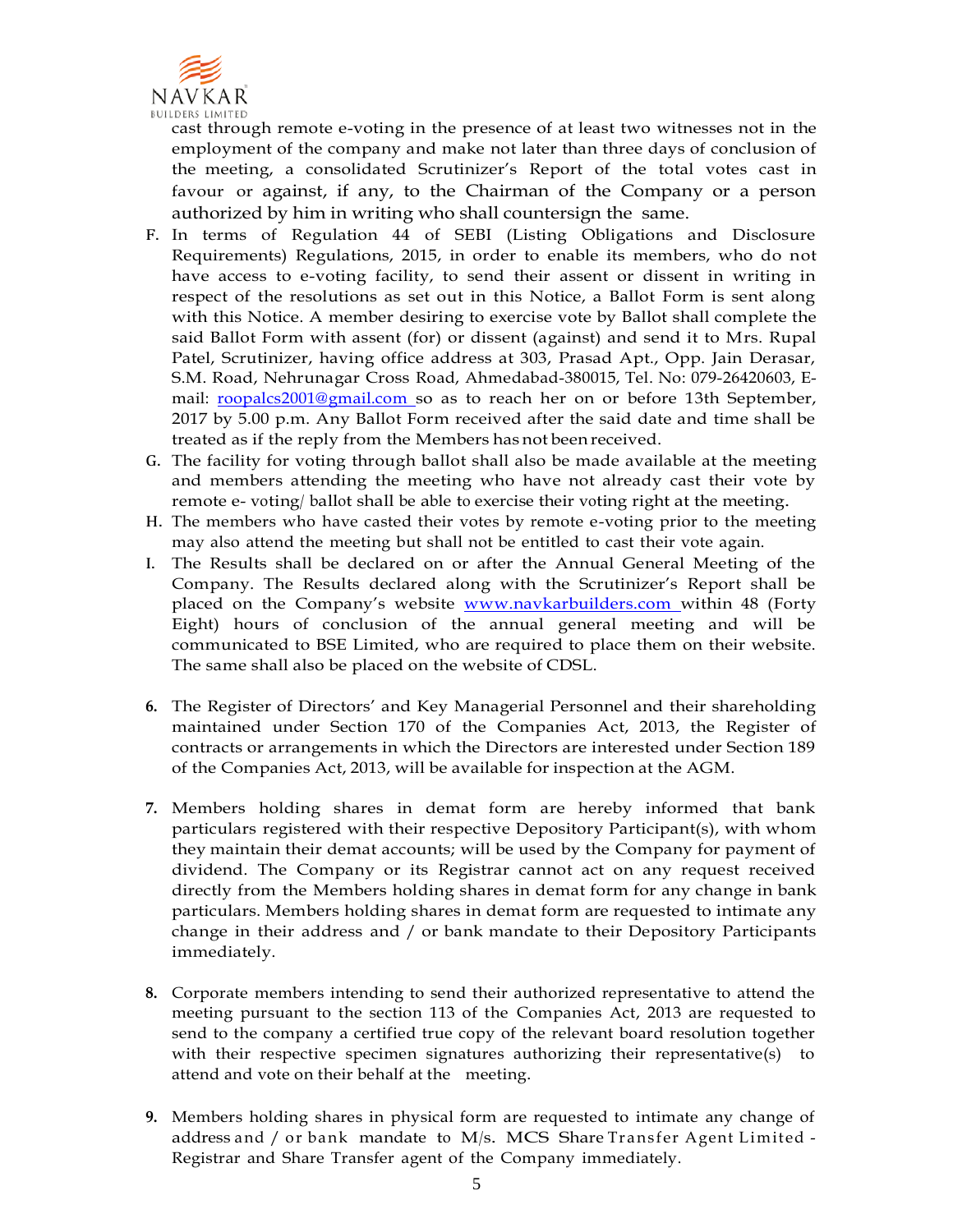

- **10.** Members are requested to note that the company does not have any amount which required to be transferred to the Investor Education and Protection Fund (IEPF).
- **11.** The Securities and Exchange Board of India has mandated submission of Permanent Account Number (PAN) by every participant in securities market. Members holding shares in demat form are, therefore, requested to submit PAN details to the Depository Participants with whom they have demat accounts. Members holding shares in physical form can submit their PAN details to M/s. MCS Share Transfer Agent Limited, Ahmedabad, Registrar and Share Transfer agent of the Company.
- **12.** For convenience of the Members and proper conduct of the meeting, entry to the meeting venue will be regulated by Attendance Slip. Members are requested to sign at the place provided on the Attendance Slip and hand it over at the registration counter.
- **13.** Members desiring any information relating to the accounts are requested to write to the Company well in advance so as to enable the management to keep the information ready.

## **By Order of the Board of Directors For, Navkar Builders Limited**

**Place : Ahmedabad Date : 14/08/2017**

> **Sd/- Sd/- (Samir Patel) (Dakshesh Shah) Managing Director Managing Director DIN: 01852150 DIN: 00561666**